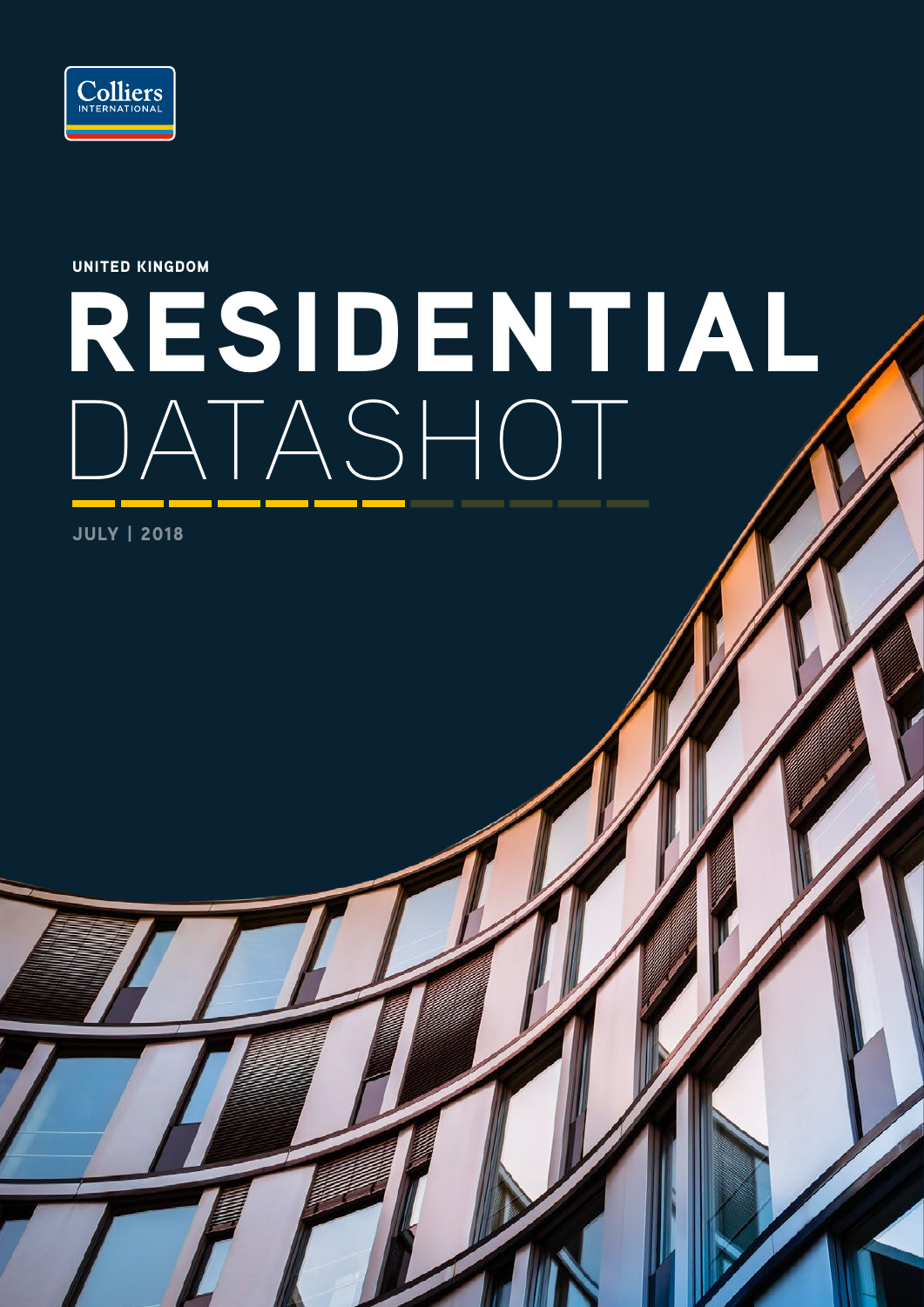2



## MARKET COMMENTARY

There is much controversy in the press about homeowners who are caught in "leasehold traps" whereby escalating ground rents on their leasehold properties can make the property virtually unsaleable.

Recent proposals by the Law Commission will give leaseholders more security and control over their homes. The Government published its own consultation on the leasehold market this time last year called, "Tackling unfair practices in the leasehold market". As a result of that consultation, the Law Commission was tasked by the Government to set out solutions before the Parliamentary summer recess this year.

In July 2017, the Government proposed to ban the sale of houses on a leasehold basis. The Law Commission has suggested the following:

- Altering the valuation formula
- Making it easier to buy the freehold
- Eliminating the requirement for owning one's house for more than two years before beginning the enfranchisement procedure
- Making the enfranchisement procedure easier

The Law Commission will also release an additional consultation study on enfranchisement, which allows leaseholders to either buy their freehold or extend the length of their lease, in September of this year. Expectations are that this will make the process not only fairer but easier for leaseholders.

According to a report from the DCLG (Department of Communities and Local Government), there are an estimated 4.3 million leasehold properties in the UK, equating to 18% of English housing stock. Of the 4.3 million leaseholds, 68% of that total are flats. 82% of flats in the private sector are leasehold.

It is encouraging that the Law Commission has set out processes to ensure that leaseholders are no longer caught in a financial minefield regarding the purchase of their freehold or on costs payable to their landlords.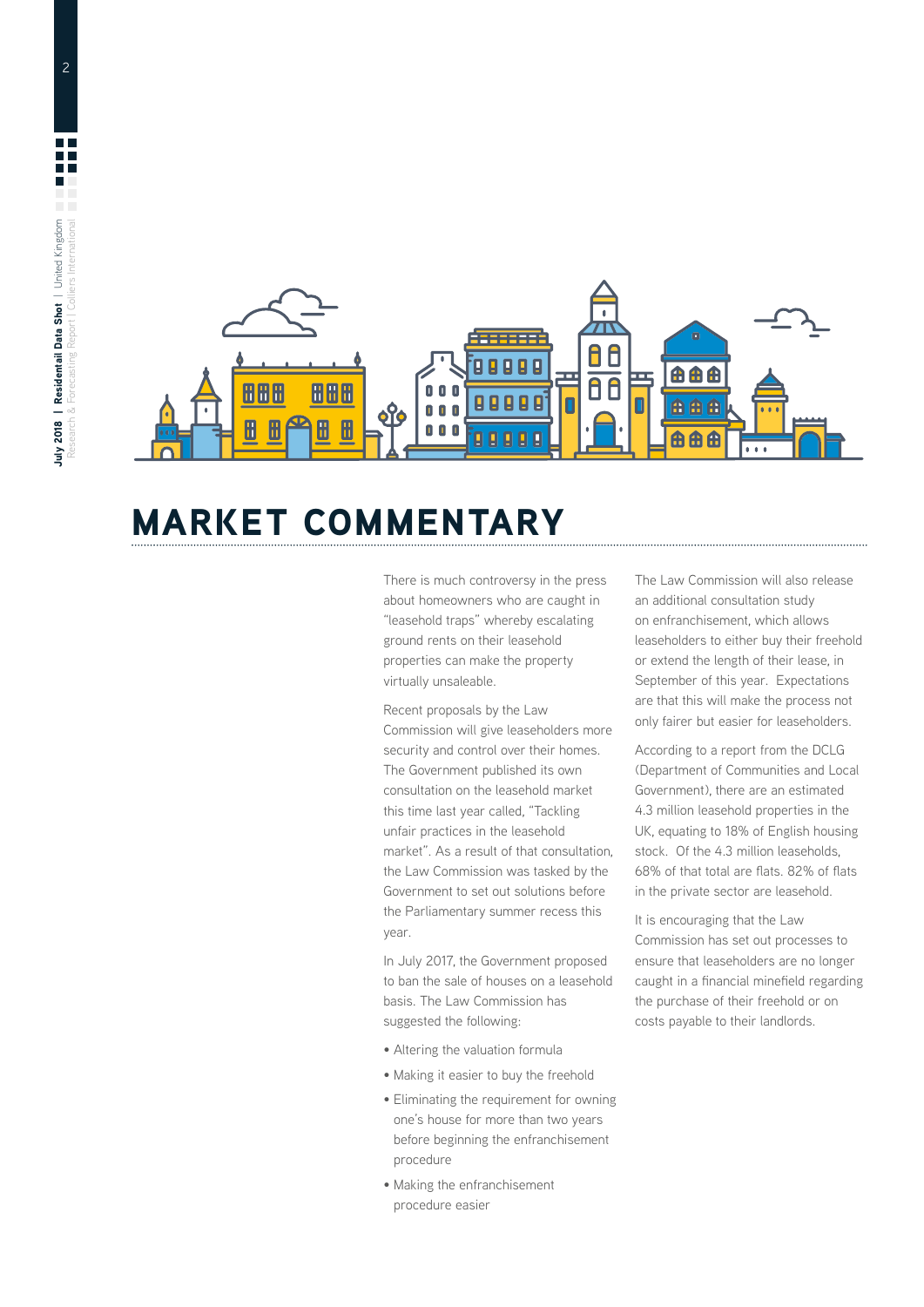### *Recent proposals by the Law Commission will give leaseholders more security and control over their homes*

 $\overline{\phantom{a}}$ 

#### LEASEHOLD AS A PROPORTION OF STOCK AND NUMBER OF DWELLINGS

by tenure and dwelling type

 $66$ 

|                              | 0 O<br><b>HOUSES</b>     |                                   | $\mathbf{p}$<br>自自<br>$\mathbf{\Theta}$<br>自自<br><b>I</b> THE<br><b>FLATS</b> |                                   | <b>TOTAL</b>             |                                   |
|------------------------------|--------------------------|-----------------------------------|-------------------------------------------------------------------------------|-----------------------------------|--------------------------|-----------------------------------|
|                              |                          |                                   |                                                                               |                                   |                          |                                   |
|                              | % dwellings<br>leasehold | no. leasehold<br>dwellings, '000s | % dwellings<br>leasehold                                                      | no. leasehold<br>dwellings, '000s | % dwellings<br>leasehold | no. leasehold<br>dwellings, '000s |
| Owner occupied               | 7.4                      | 986                               | 90.3                                                                          | 1,255                             | 15.3                     | 2,241                             |
| <b>Private rented sector</b> | 11.0                     | 311                               | 76.8                                                                          | 1,496                             | 37.9                     | 1,807                             |
| All private                  | 8.0                      | 1,297                             | 82.4                                                                          | 2,751                             | 20.8                     | 4,048                             |
| <b>Local Authority</b>       | 0.2                      | $\overline{c}$                    | 5.3<br>40                                                                     |                                   | 2.6                      | 42                                |
| <b>Housing Association</b>   | 5.5                      | 74                                | 8.0                                                                           | 83                                | 6.6                      | 157                               |
| All social sector            | 3.4                      | 76                                | 6.8                                                                           | 124                               | 5.0                      | 200                               |
| All tenures                  | 7.5                      | 1,373                             | 55.9                                                                          | 2,875                             | 18.1                     | 4,247                             |

Source: DCLG, estimating the No. of leasehold dwellings in England 2015/2016. September 21<sup>st</sup> 2017